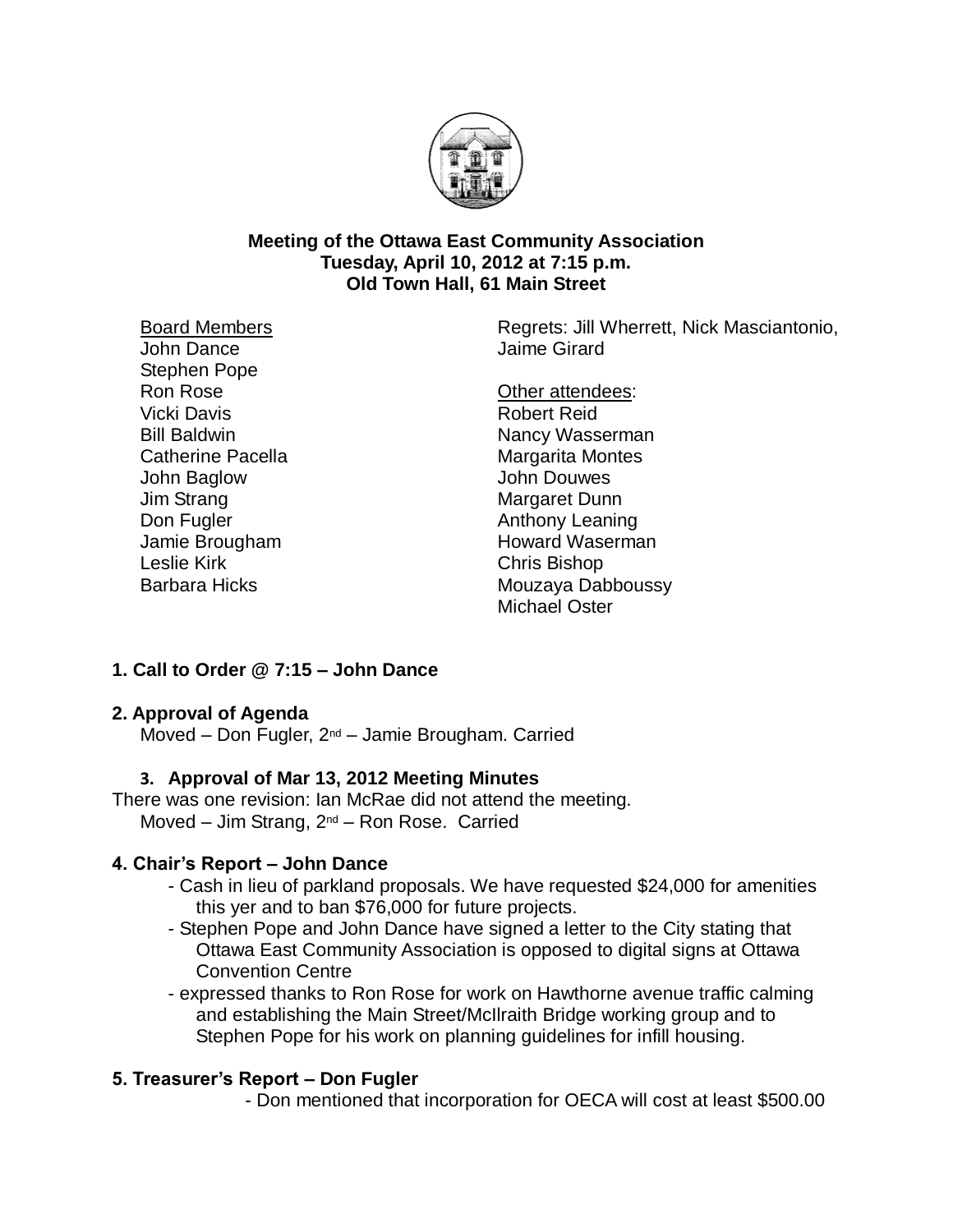Moved: That the OECA Board of Directors approve the initial expenditure ofd \$500.00 for incorporation of the Association. Moved – Don Fugler,  $2^{nd}$  Jim Strang. Carried

## **6. Affordable Housing Project in Old Ottawa East**

- Michael Oster presented the slide show that he had sent to members prior to the Board meeting. He is involved with the Ottawa Community Loan Fund to investigate the possibility of creating affordable housing for seniors and others on the land in Old Ottawa East behind Saint Paul University. It is owned by the Oblates (Les Oblats Cap de la Madeleine and Sisters (Sisters of the Sacred Heart) and will be sold and developed. They have funding from United Way of Ottawa for this project. He asked for support for this project from the Board of Directors and asked for volunteers to work with him on this.
- Motion: That the Ottawa East Community Association Board of Directors support the continued investigation of the concept of affordable housing on the institutional lands in Old Ottawa East by the Ottawa Community Loan Fund.

Moved – Stephen Pope,  $2^{nd}$  Bill Baldwin. Carried.

Stephen Pope, Anthony Leaning and Chris Bishop (from Saint Paul University) volunteered to work on this with Michael. He will try to meet with representatives of the Sisters and Oblates to obtain their support for this work.

## **Councillor's report**

David Chernushenko did not attend the meeting and did not send a report. John will continue to investigate the issue of the land to the north of the old Town Hall and its condition.

## **Committee and Representatives' reports**

## **8.1 Planning**

Stephen Pope reported that the City Planning Committee had passed a motion which restricts the appearance of infill projects in mature neighbourhoods to that which looks similar to housing in the area.

The land at Redmond Place will be sold.

There will be a severance coming on a duplex on Evelyn in the future.

## **Sustainable Living Ottawa East**

Vicki mentioned the planning meeting to be held April 12 to look at a draft plan for the trail in Brantwood Park. The meeting will be held 7:00 to 9:00 p.m. At the field house.

Main Farmers' Market will open May 5.

 Springhurst Park cleanup and Rideau River canoe cleanup will be held April 21. Brantwood Park cleanup will be held May 12.